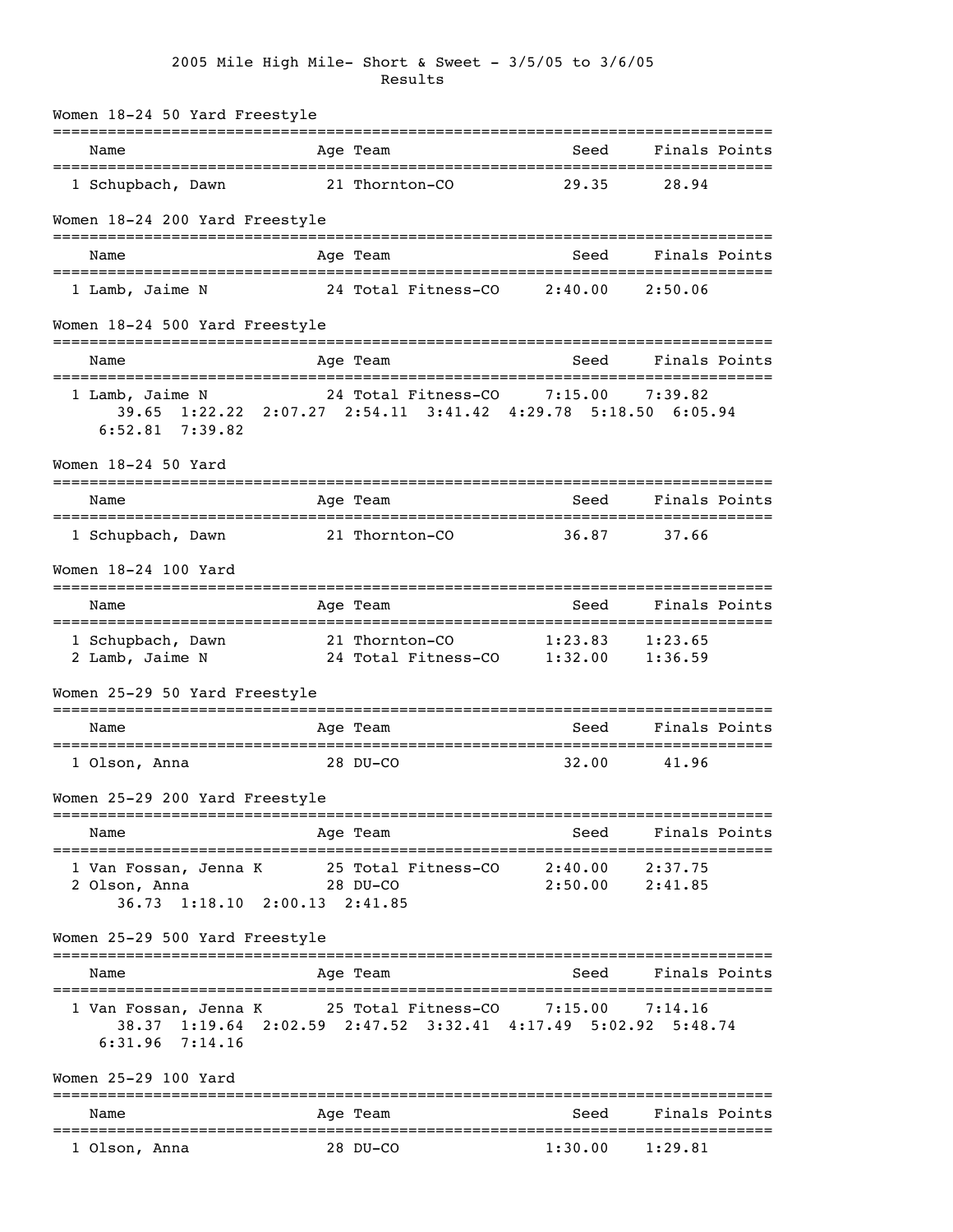| Women 25-29 200 Yard IM                                                            |                                       |                                    |                    |  |
|------------------------------------------------------------------------------------|---------------------------------------|------------------------------------|--------------------|--|
| Name                                                                               | Age Team                              | Seed                               | Finals Points      |  |
| 1 Van Fossan, Jenna K 25 Total Fitness-CO 2:50.00<br>37.66 1:23.90 2:14.01 2:57.23 |                                       |                                    | 2:57.23            |  |
| Women 30-34 50 Yard Freestyle                                                      | ======================                | .================================= |                    |  |
| Name                                                                               | Age Team                              | Seed                               | Finals Points      |  |
| 1 Dravenstott, Laura A                                                             | 33 Finaddicts-CO 27.00                |                                    | 26.20              |  |
| Women 30-34 100 Yard Freestyle                                                     |                                       |                                    |                    |  |
| Name                                                                               | Age Team                              | Seed                               | Finals Points      |  |
| 1 Sprenger, Victoria<br>33.66 1:11.35                                              | 30 Unattached                         | 1:06.69                            | 1:11.35            |  |
| Women 30-34 50 Yard                                                                |                                       |                                    |                    |  |
| Name<br>=====================================                                      | Age Team                              | Seed                               | Finals Points      |  |
| 1 Luellen, Katie J                                                                 | 31 DU-CO                              | 29.00                              | 31.00              |  |
| 2 Rhoads, Jennifer<br>3 Vance, Sara                                                | 31 Thornton-CO<br>32 Total Fitness-CO | 34.45<br>50.00                     | 35.37<br>49.53     |  |
|                                                                                    |                                       |                                    |                    |  |
| Women 30-34 50 Yard                                                                |                                       |                                    |                    |  |
| Name                                                                               | Age Team                              | Seed                               | Finals Points      |  |
| 1 Dravenstott, Laura A                                                             | 33 Finaddicts-CO 31.00                |                                    | 30.73              |  |
| 2 Vance, Sara                                                                      | 32 Total Fitness-CO 50.00             |                                    | 47.77              |  |
| Women 30-34 100 Yard                                                               |                                       |                                    |                    |  |
| Name                                                                               | Age Team                              | Seed                               | Finals Points      |  |
| 1 Dravenstott, Laura A 33 Finaddicts-CO 1:15.00 1:10.57                            |                                       |                                    |                    |  |
| 2 Sprenger, Victoria<br>3 Rhoads, Jennifer                                         | 30 Unattached<br>31 Thornton-CO       | 1:16.75<br>1:38.00                 | 1:22.50<br>1:32.63 |  |
| Women 30-34 100 Yard IM                                                            |                                       |                                    |                    |  |
|                                                                                    |                                       |                                    |                    |  |
| Name                                                                               | Age Team                              | Seed                               | Finals Points      |  |
| 1 Luellen, Katie J                                                                 | 31 DU-CO                              | $1:06.00$ $1:08.30$                |                    |  |
| 30.44 1:08.30<br>2 Sprenger, Victoria                                              | 30 Unattached                         | 1:14.74                            | 1:19.90            |  |
| $36.05$ 1:19.90<br>3 Rhoads, Jennifer<br>37.36 1:21.38                             | 31 Thornton-CO                        | 1:21.39                            | 1:21.38            |  |
| Women 35-39 50 Yard Freestyle                                                      |                                       |                                    |                    |  |
| Name                                                                               | Age Team                              | Seed                               | Finals Points      |  |
| 1 Riner, Betsy                                                                     | 38 Inverness-CO                       | 28.80                              | 28.30              |  |
| 2 Crino, Heide P                                                                   | 38 Inverness-CO                       | 32.00                              | 30.38              |  |
| 3 Keaten, Heather L<br>4 Zarou, Kate B                                             | 35 Ft. Collins-CO<br>36 Unattached    | 29.00<br>29.75                     | 30.53<br>30.99     |  |
|                                                                                    |                                       |                                    |                    |  |

## Women 35-39 100 Yard Freestyle

===============================================================================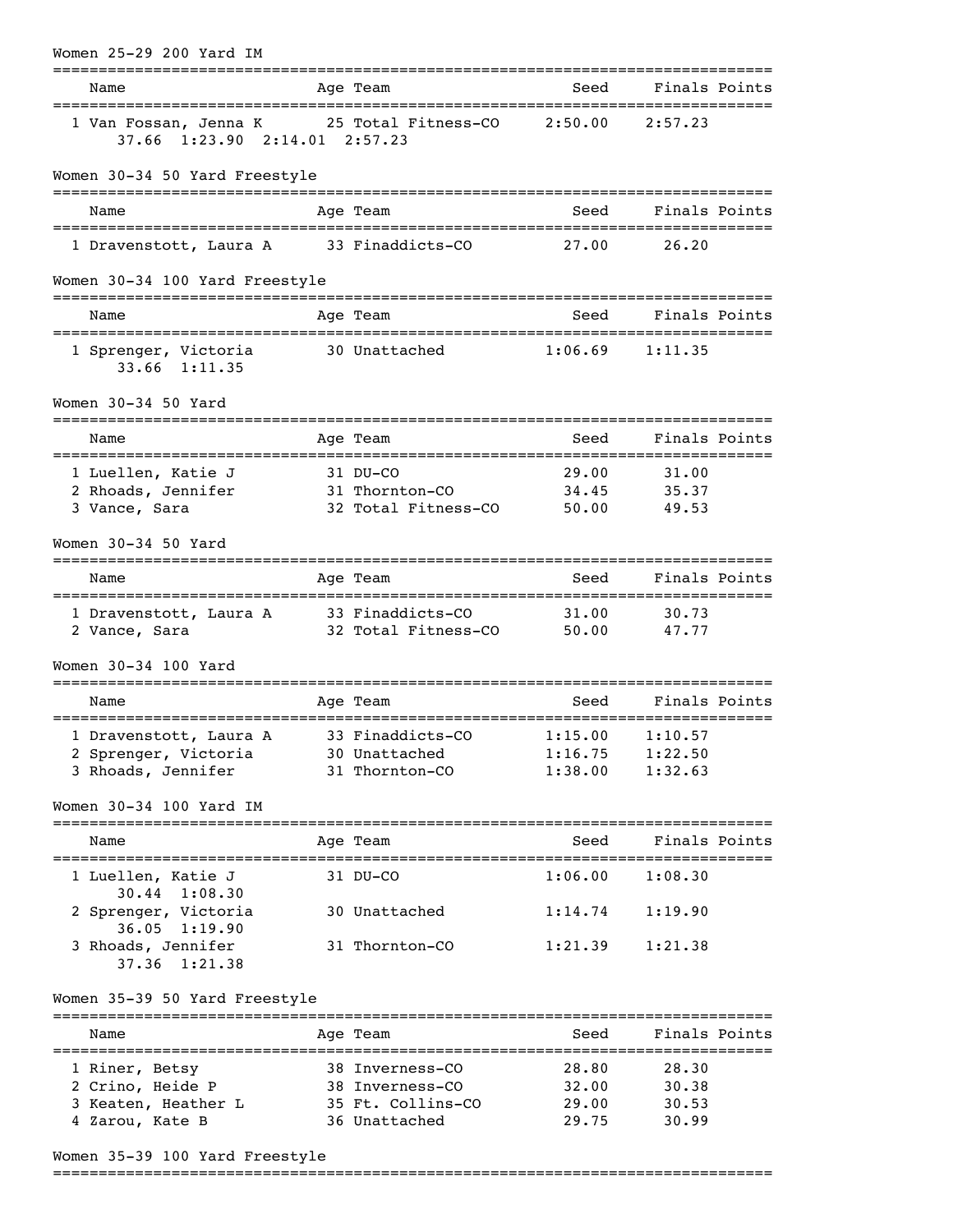| Name                                         | Age Team                                | Seed               | Finals Points                                |
|----------------------------------------------|-----------------------------------------|--------------------|----------------------------------------------|
| 1 Zarou, Kate B<br>$30.84$ 1:04.22           | 36 Unattached                           | 1:05.00            | 1:04.22                                      |
| 2 Crino, Heide P<br>31.57<br>1:07.07         | 38 Inverness-CO                         | 1:13.00            | 1:07.07                                      |
| 3 Keaten, Heather L<br>$32.42 \quad 1:09.35$ | 35 Ft. Collins-CO                       | 1:03.50            | 1:09.35                                      |
| Women 35-39 200 Yard Freestyle               |                                         |                    |                                              |
| Name                                         | Age Team                                | Seed               | Finals Points                                |
| 1 Eden, Kim G                                | 36 Ft. Collins-CO                       | 2:15.28            | 2:17.06                                      |
| Women 35-39 50 Yard                          |                                         |                    | ---------------------------------            |
| Name<br>:===========================         | Age Team<br>-------------               | Seed               | Finals Points<br>--------------------------- |
| 1 Eden, Kim G                                | 36 Ft. Collins-CO                       | 34.42              | 34.31                                        |
| 2 Riner, Betsy                               | 38 Inverness-CO                         | 36.50              | 36.11                                        |
| Women 35-39 50 Yard                          |                                         |                    |                                              |
| Name                                         | Age Team                                | Seed               | Finals Points                                |
| 1 Riner, Betsy                               | 38 Inverness-CO                         | 32.00              | 32.09                                        |
| 2 Zarou, Kate B                              | 36 Unattached                           | 35.00<br>43.00     | 34.30<br>38.86                               |
| 3 Crino, Heide P                             | 38 Inverness-CO                         |                    |                                              |
| Women 35-39 100 Yard IM                      |                                         |                    |                                              |
| Name<br>=================================    | Age Team                                | Seed<br>========== | Finals Points<br>==========                  |
| 1 Eden, Kim G<br>34.31 1:14.39               | 36 Ft. Collins-CO                       | 1:13.10            | 1:14.39                                      |
| Women 40-44 50 Yard Freestyle                |                                         |                    |                                              |
| --------------------<br>Name                 | Age Team                                | Seed               | Finals Points                                |
| 1 Garnier, Kathy                             | 44 Inverness-CO                         | 26.50              | 26.59                                        |
| 2 Kauffman, Barbara M                        | 43 Thornton-CO                          | 32.00              | 31.97                                        |
| Women 40-44 100 Yard Freestyle               |                                         |                    |                                              |
| Name                                         | Age Team                                | Seed               | Finals Points                                |
| 1 Garnier, Kathy<br>56.29<br>27.82           | 44 Inverness-CO                         | 58.00              | 56.29                                        |
| 2 Hagadorn, Heather<br>27.77<br>57.79        | $40$ DU-CO                              | 58.00              | 57.79                                        |
| 3 Kauffman, Barbara M<br>33.29<br>1:09.76    | 43 Thornton-CO                          | 1:10.00            | 1:09.76                                      |
| 4 Fletcher, Lynne E<br>1:13.86<br>34.54      | 44 Inverness-CO                         | 1:15.00            | 1:13.86                                      |
| Women 40-44 200 Yard Freestyle               |                                         |                    |                                              |
| Name                                         | Age Team                                | Seed               | Finals Points                                |
| 1 Hagadorn, Heather                          | $40$ DU-CO                              | 2:02.00            | 2:03.21                                      |
| 2 Garnier, Kathy                             | 44 Inverness-CO                         | 2:12.00            | 2:06.84                                      |
| 3 Nelson, Judy A<br>4 Sauls, Catherine C     | 44 Highlands Ranch-CO<br>40 Thornton-CO | 2:10.00<br>2:40.00 | 2:07.95<br>2:40.04                           |
|                                              |                                         |                    |                                              |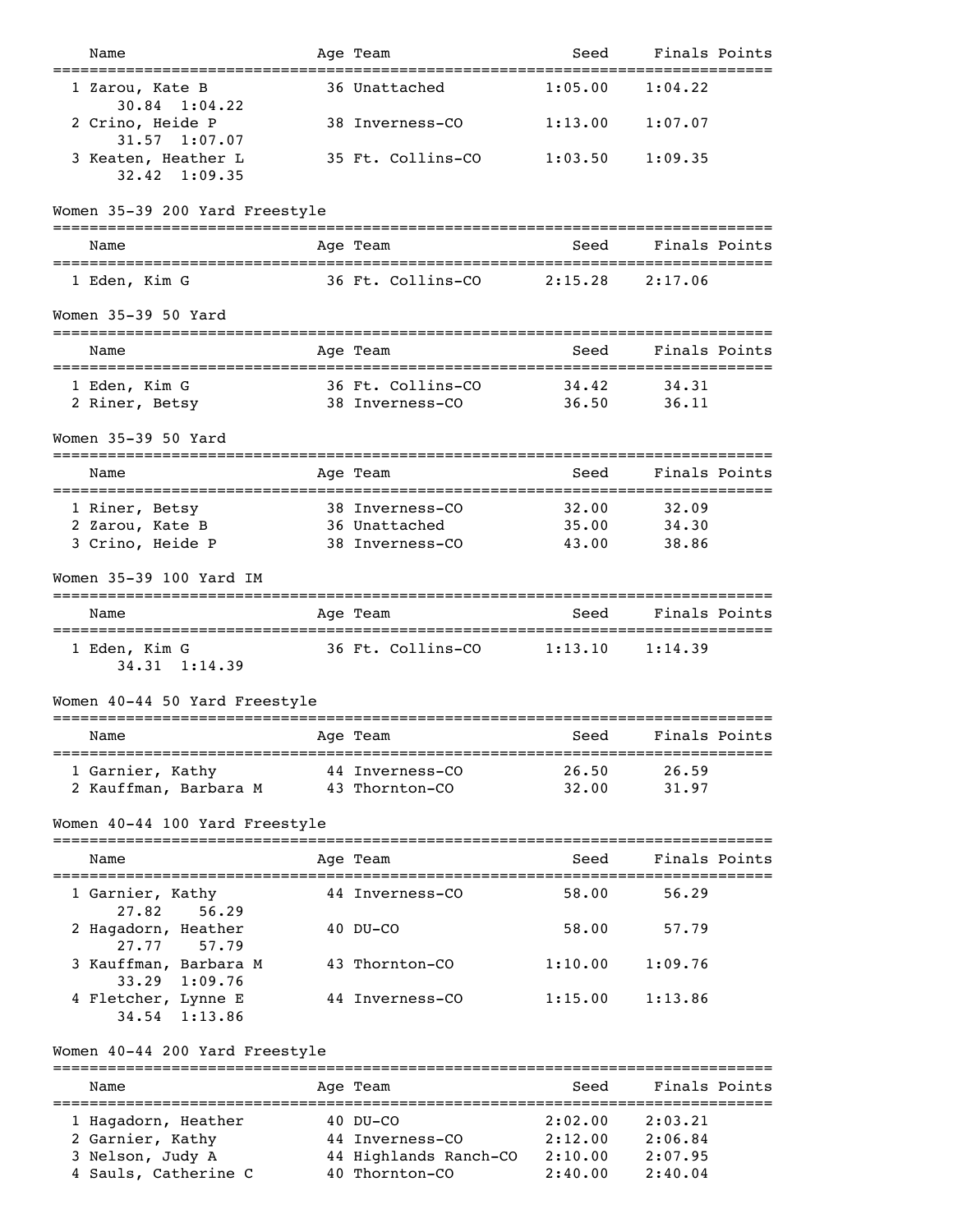| 5 Hawkinson, Cindy<br>41.08 1:26.57 2:13.03 2:56.75 | 44 Unattached                           | 2:45.00            | 2:56.75                   |  |
|-----------------------------------------------------|-----------------------------------------|--------------------|---------------------------|--|
| Women $40-44$ 50 Yard                               |                                         |                    |                           |  |
| =================<br>Name                           | Age Team                                | Seed               | Finals Points<br>======== |  |
| 1 Nelson, Judy A<br>2 Kauffman, Barbara M           | 44 Highlands Ranch-CO<br>43 Thornton-CO | 31.00<br>45.00     | 31.28<br>45.48            |  |
| Women $40-44$ 50 Yard                               |                                         |                    |                           |  |
| Name                                                | Age Team                                | Seed               | Finals Points             |  |
| 1 Sauls, Catherine C                                | 40 Thornton-CO                          | 36.00              | 36.78                     |  |
| Women 40-44 100 Yard IM                             |                                         |                    |                           |  |
| Name                                                | Age Team                                | Seed               | Finals Points             |  |
| 1 Fletcher, Lynne E<br>$38.52 \quad 1:22.73$        | 44 Inverness-CO                         | 1:24.00            | 1:22.73                   |  |
| Women 40-44 100 Yard                                |                                         |                    |                           |  |
| Name                                                | Age Team                                | Seed               | Finals Points             |  |
| 1 Hawkinson, Cindy                                  | 44 Unattached                           | 1:35.00            | 1:21.68                   |  |
| 2 Sauls, Catherine C                                | 40 Thornton-CO                          | 1:25.00            | 1:31.47                   |  |
| 3 Fletcher, Lynne E                                 | 44 Inverness-CO                         | 1:31.00            | 1:33.26                   |  |
| Women 40-44 200 Yard IM                             |                                         |                    |                           |  |
| Name                                                | Age Team                                | Seed               | Finals Points             |  |
| 1 Nelson, Judy A<br>33.30 1:12.26 1:57.25 2:30.50   | 44 Highlands Ranch-CO 2:35.00           |                    | 2:30.50                   |  |
| 2 Hagadorn, Heather<br>$32.20 \quad 1:13.28$        | $40$ DU-CO<br>$2:00.16$ $2:34.20$       | 2:30.00            | 2:34.20                   |  |
| Women 45-49 50 Yard Freestyle                       |                                         |                    |                           |  |
| Name                                                | Age Team                                | Seed               | Finals Points             |  |
| -- McGarity, Maureen                                | 49 Total Fitness-CO                     | 30.60              | DO                        |  |
| Women 45-49 200 Yard Freestyle                      |                                         |                    |                           |  |
| Name                                                | -------<br>Age Team                     | Seed               | Finals Points             |  |
|                                                     |                                         |                    |                           |  |
| 1 Drozda, Cathy<br>2 Pyle, Rebecca                  | 45 Thornton-CO<br>49 Finaddicts-CO      | 2:13.00<br>2:35.00 | 2:14.31<br>2:28.80        |  |
| Women 45-49 50 Yard                                 |                                         |                    |                           |  |
| Name                                                | Age Team                                | Seed               | Finals Points             |  |
| 1 McGarity, Maureen                                 | 49 Total Fitness-CO                     | 39.90              | 47.56                     |  |
| Women 45-49 50 Yard                                 |                                         |                    |                           |  |
| Name                                                | Age Team                                | Seed               | Finals Points             |  |
| 1 Drozda, Cathy                                     | 45 Thornton-CO                          | 29.80              | -----------<br>30.31      |  |
| 2 Anderson, Cynthia                                 | 48 Bam-CO                               | 40.20              | 40.74                     |  |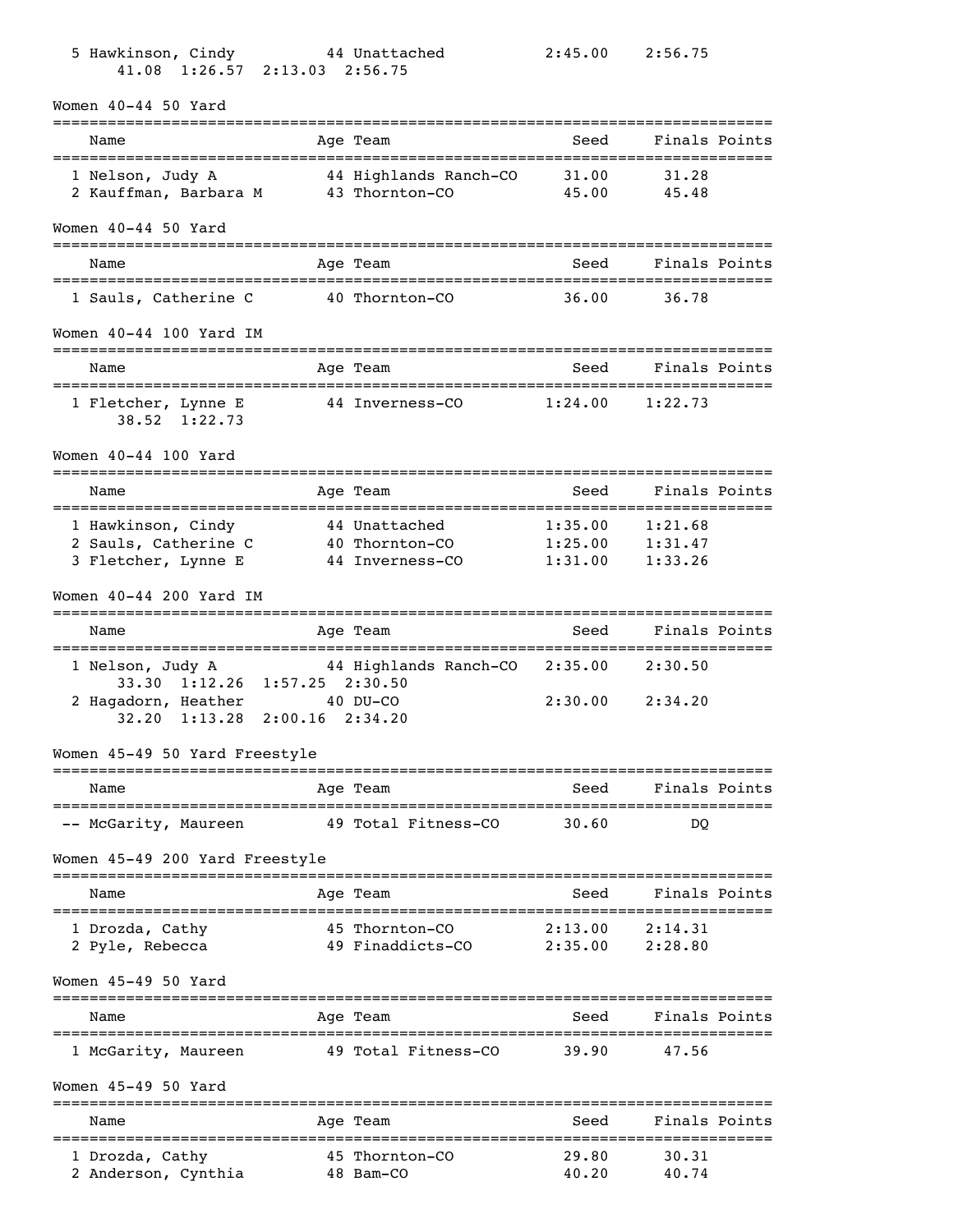| Women 45-49 200 Yard<br>------------------                                                                                                                           |                                                              |                                  |                                                               |  |
|----------------------------------------------------------------------------------------------------------------------------------------------------------------------|--------------------------------------------------------------|----------------------------------|---------------------------------------------------------------|--|
| Name                                                                                                                                                                 | Age Team                                                     | Seed                             | Finals Points                                                 |  |
| 1 Pyle, Rebecca<br>40.42 1:27.60 2:15.13 3:02.09                                                                                                                     | 49 Finaddicts-CO 3:05.00                                     |                                  | 3:02.09                                                       |  |
| Women 45-49 100 Yard                                                                                                                                                 |                                                              |                                  |                                                               |  |
| Name                                                                                                                                                                 | Age Team                                                     | Seed                             | Finals Points                                                 |  |
| 1 Anderson, Cynthia<br>2 McGarity, Maureen                                                                                                                           | 48 Bam-CO<br>49 Total Fitness-CO    1:31.50                  | 1:29.00                          | 1:30.26<br>1:50.50                                            |  |
| Women 45-49 200 Yard IM                                                                                                                                              |                                                              |                                  |                                                               |  |
| Name                                                                                                                                                                 | Age Team                                                     | Seed                             | Finals Points                                                 |  |
| 1 Drozda, Cathy<br>33.34 1:16.09 2:00.88 2:35.30                                                                                                                     | 45 Thornton-CO                                               | 2:31.00                          | 2:35.30                                                       |  |
| Women 50-54 50 Yard Freestyle                                                                                                                                        |                                                              |                                  |                                                               |  |
| Name                                                                                                                                                                 | Age Team                                                     | Seed                             | Finals Points                                                 |  |
| 1 Conway, Catherine A<br>2 Slavec, Deborah<br>3 Laney, Judith B<br>4 Yoder, Margie E                                                                                 | 50 Wheatridge-CO<br>51 Finaddicts-CO<br>52 DU-CO<br>52 DU-CO | 30.00<br>33.00<br>35.00<br>38.00 | 30.94<br>31.84<br>33.25<br>39.58                              |  |
| Women 50-54 100 Yard Freestyle                                                                                                                                       |                                                              |                                  |                                                               |  |
| Name                                                                                                                                                                 | Age Team                                                     | Seed                             | Finals Points                                                 |  |
| 1 Conway, Catherine A<br>33.57 1:09.25<br>2 Maxbauer, Christine A<br>$42.27$ $1:28.20$                                                                               | 50 Wheatridge-CO<br>51 Michigan-MI                           | 1:10.00                          | 1:09.25<br>$1:41.43$ $1:28.20$                                |  |
| Women 50-54 200 Yard Freestyle                                                                                                                                       |                                                              |                                  |                                                               |  |
| Name                                                                                                                                                                 | Age Team                                                     |                                  | Seed Finals Points                                            |  |
|                                                                                                                                                                      | 1 Conway, Catherine A 50 Wheatridge-CO 2:45.00 2:34.11       |                                  |                                                               |  |
| 35.28 1:14.76 1:56.06 2:34.11<br>2 Laney, Judith B 52 DU-CO<br>3 Maxbauer, Christine A 51 Michigan-MI<br>40.89 1:28.02 2:19.57 3:09.92<br>4 Yoder, Margie E 52 DU-CO |                                                              |                                  | 2:35.00 2:34.34<br>$3:10.00$ $3:09.92$<br>$3:45.00$ $3:42.50$ |  |
| 49.57 1:48.68 2:52.45 3:42.50                                                                                                                                        |                                                              |                                  |                                                               |  |
| Women 50-54 50 Yard                                                                                                                                                  |                                                              |                                  |                                                               |  |
| Name                                                                                                                                                                 | Age Team                                                     | Seed Finals Points               |                                                               |  |
| 1 Slavec, Deborah 51 Finaddicts-CO<br>Women 50-54 50 Yard                                                                                                            |                                                              |                                  | NT 43.54                                                      |  |
| Name                                                                                                                                                                 | Age Team                                                     |                                  | Seed Finals Points                                            |  |
|                                                                                                                                                                      | 1 Slavec, Deborah 51 Finaddicts-CO NT 43.69                  |                                  |                                                               |  |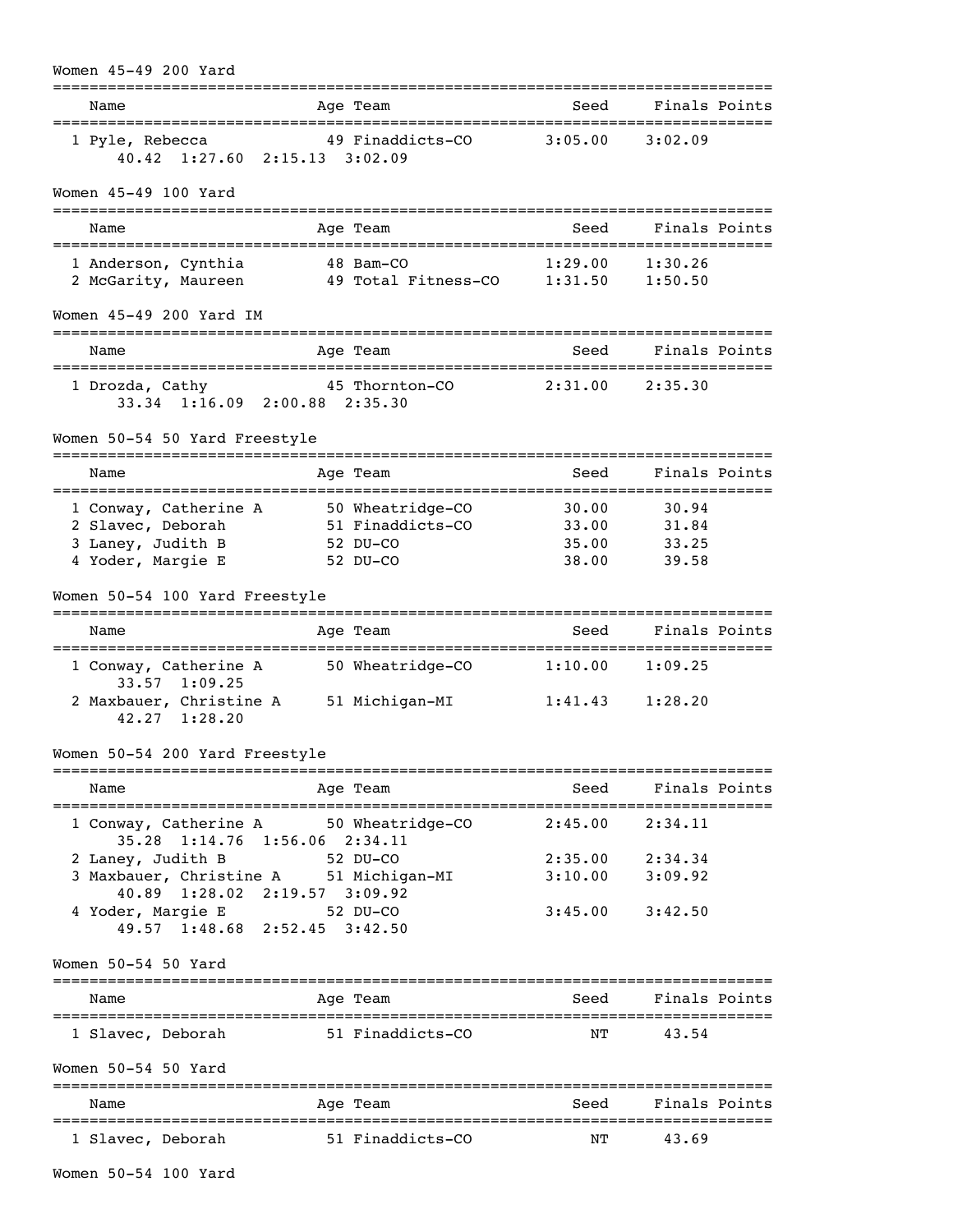|                                            | =======================                                                                     |                | ===================================== |
|--------------------------------------------|---------------------------------------------------------------------------------------------|----------------|---------------------------------------|
| Name<br>=================================  | Age Team                                                                                    |                | Seed Finals Points                    |
| 1 Yoder, Margie E                          | 52 DU-CO                                                                                    | 3:45.00        | 1:47.13                               |
| Women 50-54 100 Yard IM                    |                                                                                             |                |                                       |
| Name                                       | Age Team                                                                                    | Seed           | Finals Points                         |
| 1 Laney, Judith B<br>$45.11 \quad 1:28.65$ | 52 DU-CO                                                                                    |                | $1:40.00$ $1:28.65$                   |
| Women 55-59 200 Yard Freestyle             |                                                                                             |                |                                       |
| Name                                       | Age Team                                                                                    | Seed           | Finals Points                         |
| 1 Anziano, Marcia                          | 59 DU-CO<br>42.02 1:27.56 2:14.01 2:58.92                                                   | 3:07.00        | 2:58.92                               |
| Women 55-59 500 Yard Freestyle             | ==========                                                                                  |                |                                       |
| Name                                       | Age Team                                                                                    | Seed           | Finals Points                         |
| $7:02.39$ $7:47.19$                        | 1 Anziano, Marcia 59 DU-CO<br>43.46 1:29.65 2:17.65 3:04.96 3:53.19 4:40.66 5:28.73 6:15.60 | 7:59.29        | 7:47.19                               |
| Women 60-64 500 Yard Freestyle             |                                                                                             |                |                                       |
| Name                                       | Age Team                                                                                    | Seed           | Finals Points                         |
| 1 Wise, Louise<br>7:33.69 8:20.50          | 62 Dawgs-CO<br>45.14 1:34.87 2:26.87 3:18.62 4:09.83 5:01.71 5:52.86 6:43.35                |                | $8:10.00$ $8:20.50$                   |
| Women 60-64 200 Yard                       |                                                                                             |                |                                       |
| Name                                       | Age Team                                                                                    | Seed           | Finals Points                         |
| 1 Wise, Louise                             | 62 Dawgs-CO<br>51.17 1:47.69 2:45.27 3:41.11                                                | 3:40.00        | 3:41.11                               |
| Women 60-64 100 Yard                       |                                                                                             | -------------- |                                       |
| Name                                       | Age Team                                                                                    | Seed           | Finals Points                         |
| 1 Wise, Louise                             | 62 Dawgs-CO                                                                                 | 1:40.00        | 1:10.57                               |
| Men 25-29 50 Yard Freestyle                |                                                                                             |                |                                       |
| Name                                       | Age Team                                                                                    | Seed           | Finals Points                         |
| 1 Rivera, Khemo                            | 29 Inverness-CO                                                                             | 23.00          | 22.18                                 |
| Men 25-29 100 Yard Freestyle               |                                                                                             |                |                                       |
| Name                                       | Age Team                                                                                    | Seed           | Finals Points                         |
| 1 Rivera, Khemo<br>50.56<br>25.07          | 29 Inverness-CO                                                                             | 50.00          | 50.56                                 |
| Men 30-34 50 Yard Freestyle                |                                                                                             |                |                                       |
| Name                                       | Age Team                                                                                    | Seed           | Finals Points                         |
|                                            |                                                                                             |                |                                       |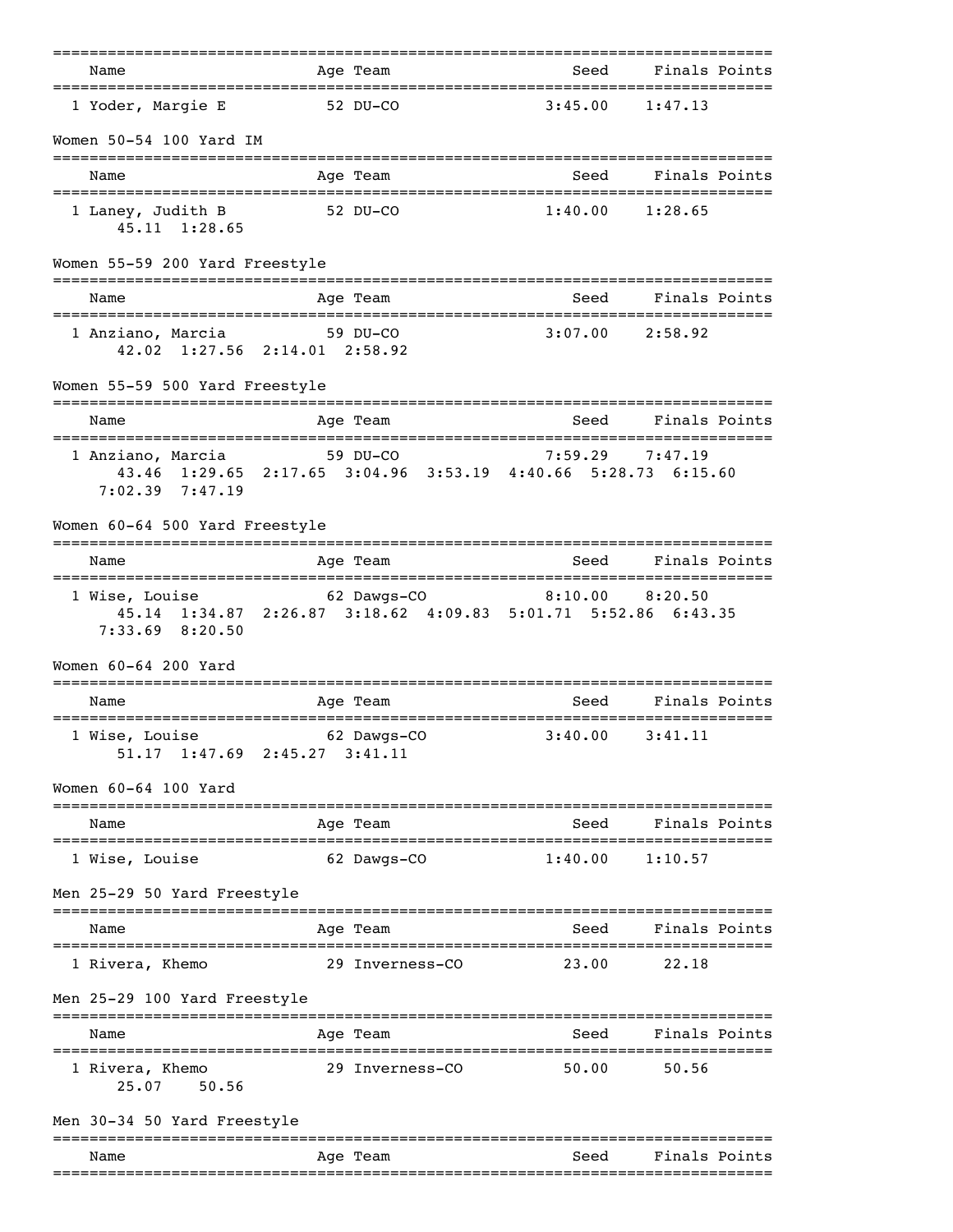| 1 Rosinski, Thomas J                            | 34 DU-CO                            | 24.00            | 25.09          |  |
|-------------------------------------------------|-------------------------------------|------------------|----------------|--|
| 2 Roberts, Ben                                  | 30 Finaddicts-CO                    | 30.00            | 25.14          |  |
| 3 Delarosa, Mark E                              | 33 Aurora-CO                        | 29.00            | 28.89          |  |
| 4 Sprenger, Matt                                | 33 Unattached                       | 44.26            | 35.06          |  |
| Men 30-34 100 Yard Freestyle                    |                                     |                  |                |  |
| Name                                            | Age Team                            | Seed             | Finals Points  |  |
| 1 Rosinski, Thomas J<br>24.99<br>51.74          | 34 DU-CO                            | 52.00            | 51.74          |  |
| 2 Roberts, Ben<br>27.68<br>57.43                | 30 Finaddicts-CO                    | 1:00.00          | 57.43          |  |
| Men 30-34 50 Yard                               |                                     |                  |                |  |
| Name<br>======================================  | Age Team                            | Seed             | Finals Points  |  |
| 1 Delarosa, Mark E<br>2 Sprenger, Matt          | 33 Aurora-CO<br>33 Unattached       | 34.00<br>1:08.77 | 36.94<br>51.44 |  |
| Men 30-34 50 Yard                               |                                     |                  |                |  |
| Name                                            | Age Team                            | Seed             | Finals Points  |  |
| 1 Sprenger, Matt                                | 33 Unattached                       | 1:10.42          | 48.67          |  |
| Men 30-34 100 Yard                              |                                     |                  |                |  |
| Name                                            | Age Team                            | Seed             | Finals Points  |  |
| 1 Delarosa, Mark E<br>38.59 1:22.45             | 33 Aurora-CO                        | 1:18.00          | 1:22.45        |  |
| Men 30-34 100 Yard IM                           |                                     |                  |                |  |
| Name                                            | Age Team                            | Seed             | Finals Points  |  |
| 1 Rosinski, Thomas J<br>28.63<br>1:02.33        | 34 DU-CO                            | 1:02.00          | 1:02.33        |  |
| Men 30-34 200 Yard IM                           |                                     |                  |                |  |
| Name                                            | Age Team                            | Seed             | Finals Points  |  |
| 1 Roberts, Ben<br>33.29 1:15.06 2:03.60 2:39.14 | 30 Finaddicts-CO                    | 2:45.00          | 2:39.14        |  |
| Men 35-39 500 Yard Freestyle                    |                                     |                  |                |  |
| Name                                            | Age Team                            | Seed             | Finals Points  |  |
| 1 Amos, Will                                    | 37 Broomfield-CO                    | ΝT               | 6:34.27        |  |
| Men 35-39 50 Yard                               |                                     |                  |                |  |
| Name<br>====================================    | Age Team                            | Seed             | Finals Points  |  |
| 1 Miller, George F<br>2 Amos, Will              | 39 Inverness-CO<br>37 Broomfield-CO | 31.50<br>32.91   | 32.18<br>34.12 |  |
| Men 35-39 50 Yard                               |                                     |                  |                |  |
| Name                                            | Age Team                            | Seed             | Finals Points  |  |
|                                                 |                                     |                  |                |  |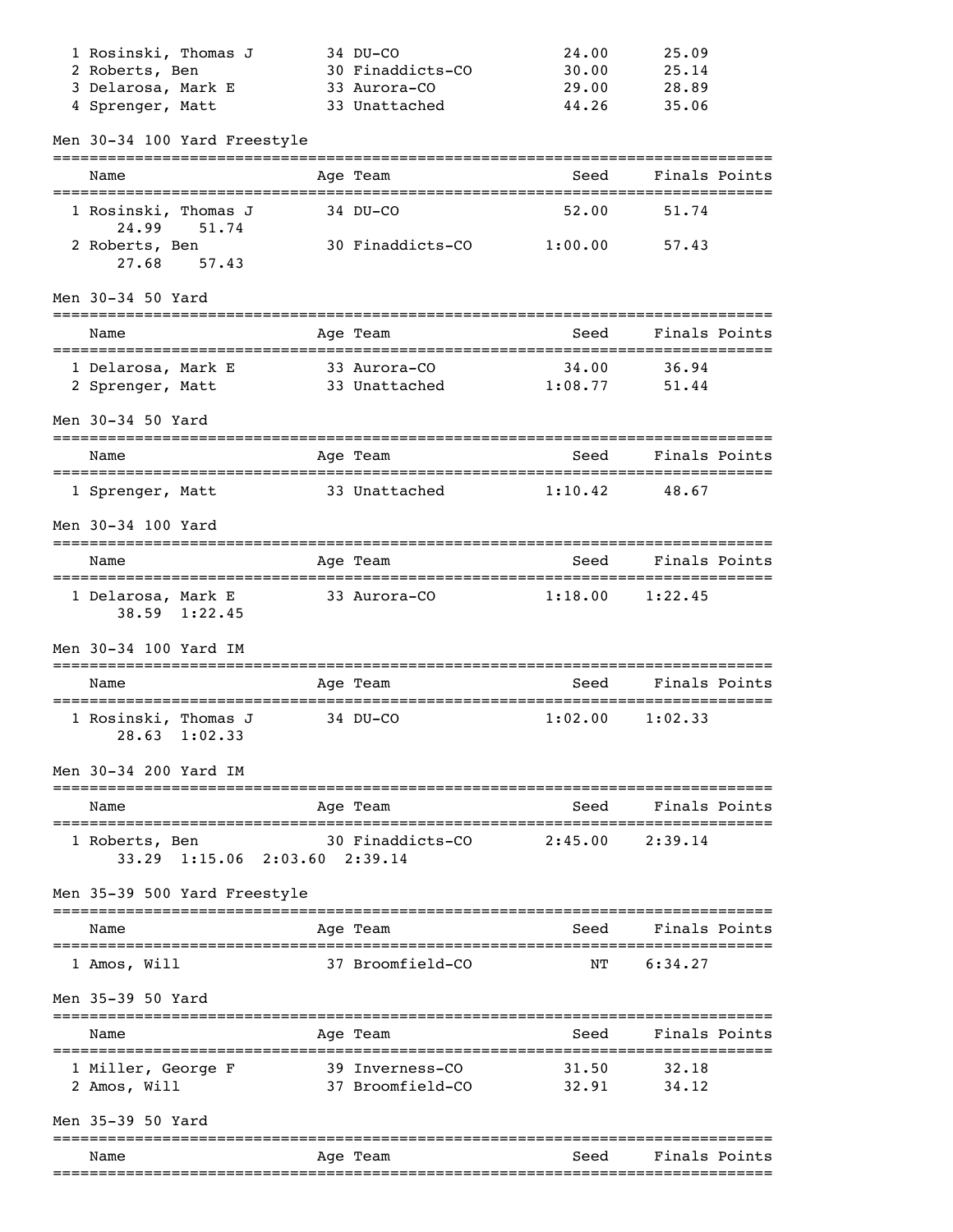| 1 Amos, Will                            | 37 Broomfield-CO                                                                            | 30.00               | 32.70               |
|-----------------------------------------|---------------------------------------------------------------------------------------------|---------------------|---------------------|
| Men 35-39 200 Yard                      |                                                                                             |                     |                     |
| Name                                    | Age Team                                                                                    | Seed                | Finals Points       |
| 1 Miller, George F                      | 39 Inverness-CO<br>34.63 1:14.69 1:55.10 2:35.66                                            | 2:35.00             | 2:35.66             |
| Men 35-39 100 Yard                      |                                                                                             |                     |                     |
| Name                                    | Age Team                                                                                    | Seed                | Finals Points       |
| 1 Miller, George F<br>$33.35$ $1:10.93$ | 39 Inverness-CO                                                                             | $1:09.50$ $1:10.93$ |                     |
| Men 35-39 100 Yard IM                   |                                                                                             |                     |                     |
| Name                                    | Age Team                                                                                    | Seed                | Finals Points       |
| 1 Amos, Will<br>34.59 1:11.05           | 37 Broomfield-CO 1:10.00                                                                    |                     | 1:11.05             |
| Men 40-44 50 Yard Freestyle             | ==============                                                                              |                     |                     |
| Name                                    | Age Team<br>===========                                                                     | Seed                | Finals Points       |
| 1 Stewart, Dave A<br>2 Hanson, Jim S    | 43 Thornton-CO<br>42 Csst-CO                                                                | 25.50<br>31.00      | 26.75<br>28.61      |
| Men 40-44 100 Yard Freestyle            |                                                                                             |                     |                     |
| Name                                    | Age Team                                                                                    | Seed                | Finals Points       |
| 1 Fuller, David S<br>26.31<br>54.75     | 40 DU-CO                                                                                    | 55.00               | 54.75               |
| 2 Stewart, Dave A<br>27.53<br>56.64     | 43 Thornton-CO                                                                              | 57.50               | 56.64               |
| Men 40-44 200 Yard Freestyle            |                                                                                             |                     |                     |
| Name                                    | Age Team                                                                                    |                     | Seed Finals Points  |
| 1 Fuller, David S 40 DU-CO              | 27.78 58.23 1:30.12 2:02.33                                                                 |                     | $1:58.00$ $2:02.33$ |
| Men 40-44 500 Yard Freestyle            |                                                                                             |                     |                     |
| Name                                    | Age Team                                                                                    | Seed                | Finals Points       |
| 1 Hanson, Jim S<br>6:42.81              | 42 Csst-CO 6:45.00 6:42.81<br>33.54 1:10.59 1:50.02 3:12.07 3:53.33 4:35.39 5:18.65 6:43.28 |                     |                     |
| Men 40-44 50 Yard                       |                                                                                             |                     |                     |
| Name                                    | Age Team                                                                                    |                     | Seed Finals Points  |
| 1 Hanson, Jim S                         | 42 Csst-CO                                                                                  | 40.50               | 34.19               |
| Men 40-44 50 Yard                       |                                                                                             |                     |                     |
| Name                                    | Age Team                                                                                    | Seed                | Finals Points       |
| 1 Wells, Reed R                         | 43 Inverness-CO                                                                             | 28.50               | 28.21               |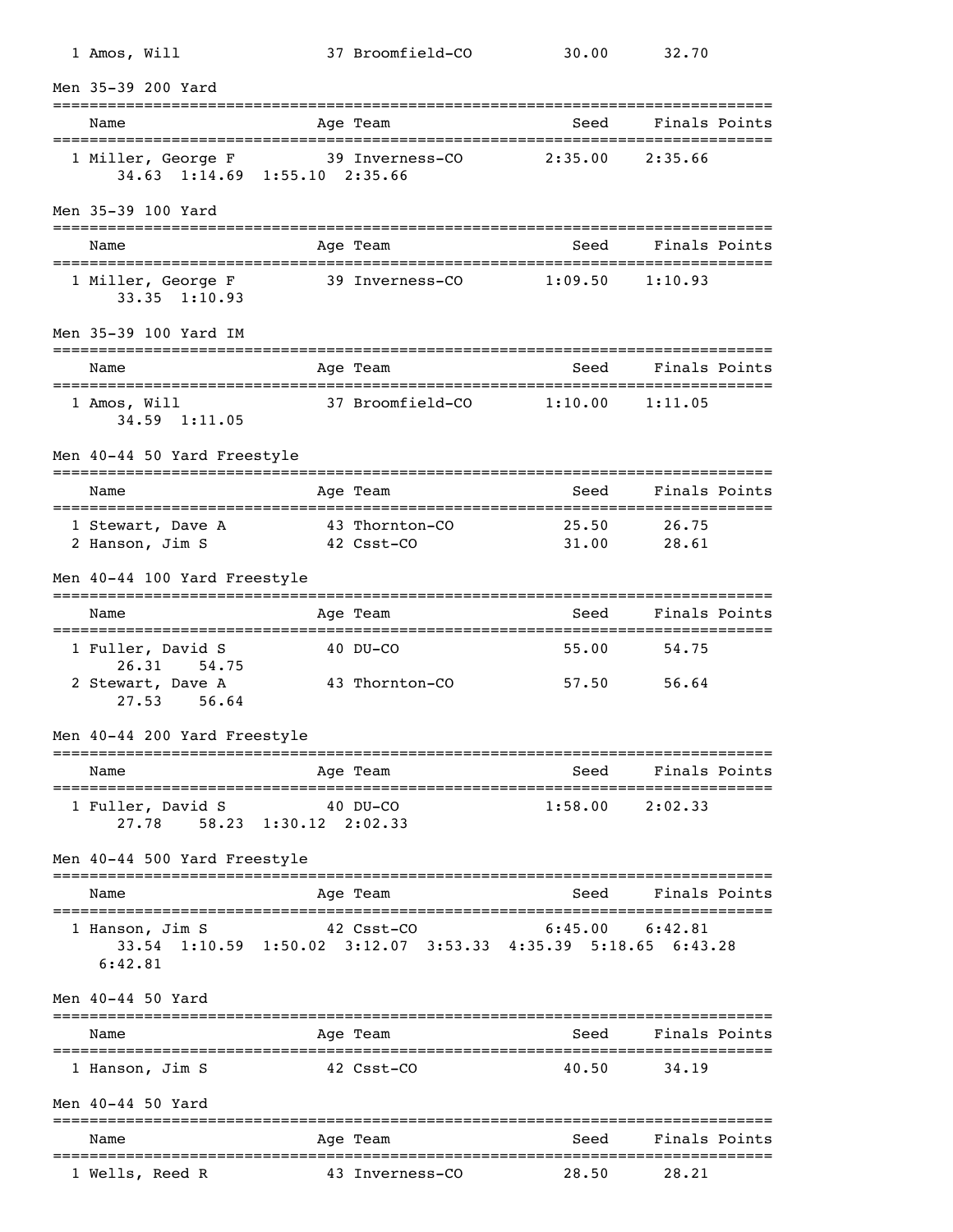| Men 40-44 200 Yard                                               |                                 |                           | :========================== |                     |  |
|------------------------------------------------------------------|---------------------------------|---------------------------|-----------------------------|---------------------|--|
| Name                                                             |                                 | Age Team                  | Seed                        | Finals Points       |  |
| 1 Cox, Randy R<br>31.93 1:07.84 1:45.97 2:24.94                  |                                 | 42 Bam-CO 2:28.00 2:24.94 |                             |                     |  |
| Men 40-44 100 Yard IM                                            |                                 |                           |                             |                     |  |
| Name                                                             |                                 | Age Team                  | Seed                        | Finals Points       |  |
| 1 Wells, Reed R<br>28.82 1:03.43                                 |                                 | 43 Inverness-CO           | $1:05.00$ $1:03.43$         |                     |  |
| 2 Stewart, Dave A<br>32.35 1:08.32                               |                                 | 43 Thornton-CO            | $1:06.50$ $1:08.32$         |                     |  |
| Men 40-44 100 Yard                                               |                                 |                           |                             |                     |  |
| Name                                                             |                                 | Age Team                  |                             | Seed Finals Points  |  |
| 1 Wells, Reed R<br>$30.91$ 1:02.99                               |                                 | 43 Inverness-CO           | $1:05.00$ $1:02.99$         |                     |  |
| 2 Cox, Randy R<br>$30.48$ 1:05.31                                |                                 | 42 Bam-CO                 | $1:05.80$ $1:05.31$         |                     |  |
| Men 40-44 200 Yard IM                                            |                                 |                           |                             |                     |  |
| Name                                                             |                                 | Age Team                  | Seed Finals Points          |                     |  |
| 1 Cox, Randy R 42 Bam-CO<br>27.11 1:00.15 1:37.39 2:08.80        |                                 |                           | $2:10.00$ $2:08.80$         |                     |  |
| Men 45-49 50 Yard Freestyle                                      |                                 |                           |                             |                     |  |
| Name                                                             |                                 | Age Team                  | Seed                        | Finals Points       |  |
| 1 Usmans, Nassim                                                 | 45 Bam-CO                       |                           | 29.50                       | 28.21               |  |
| Men 45-49 100 Yard Freestyle                                     |                                 |                           |                             |                     |  |
| Name                                                             |                                 | Age Team                  | Seed<br>----------------    | Finals Points       |  |
| 1 Usmans, Nassim<br>29.16                                        |                                 | 45 Bam-CO                 | 59.50                       | 59.62               |  |
| 59.62<br>2 Hawley, Gary W                                        |                                 | 45 Aurora-CO              | 1:01.68                     | 1:01.98             |  |
| 30.05 1:01.98<br>3 Long, Steve K<br>$30.95$ 1:06.02              |                                 | 45 Cspring YMCA-CO        | $1:10.47$ $1:06.02$         |                     |  |
| Men 45-49 200 Yard Freestyle                                     |                                 |                           |                             |                     |  |
| Name                                                             |                                 | Age Team                  | Seed                        | Finals Points       |  |
| 1 Peterson, Craig                                                |                                 | 45 DU-CO                  | 1:52.00                     | 1:53.67             |  |
| 26.85 55.77<br>2 Brackett, Bill A                                | $1:24.97$ $1:53.67$<br>47 DU-CO |                           | 2:00.00                     | 1:59.02             |  |
| 27.08 57.10<br>3 Hawley, Gary W<br>31.61 1:06.35 1:44.11 2:21.18 | $1:28.34$ $1:59.02$             | 45 Aurora-CO              |                             | $2:24.50$ $2:21.18$ |  |
| Men 45-49 500 Yard Freestyle                                     |                                 |                           |                             |                     |  |
| Name                                                             |                                 | ==========<br>Age Team    | Seed                        | Finals Points       |  |
|                                                                  |                                 |                           |                             |                     |  |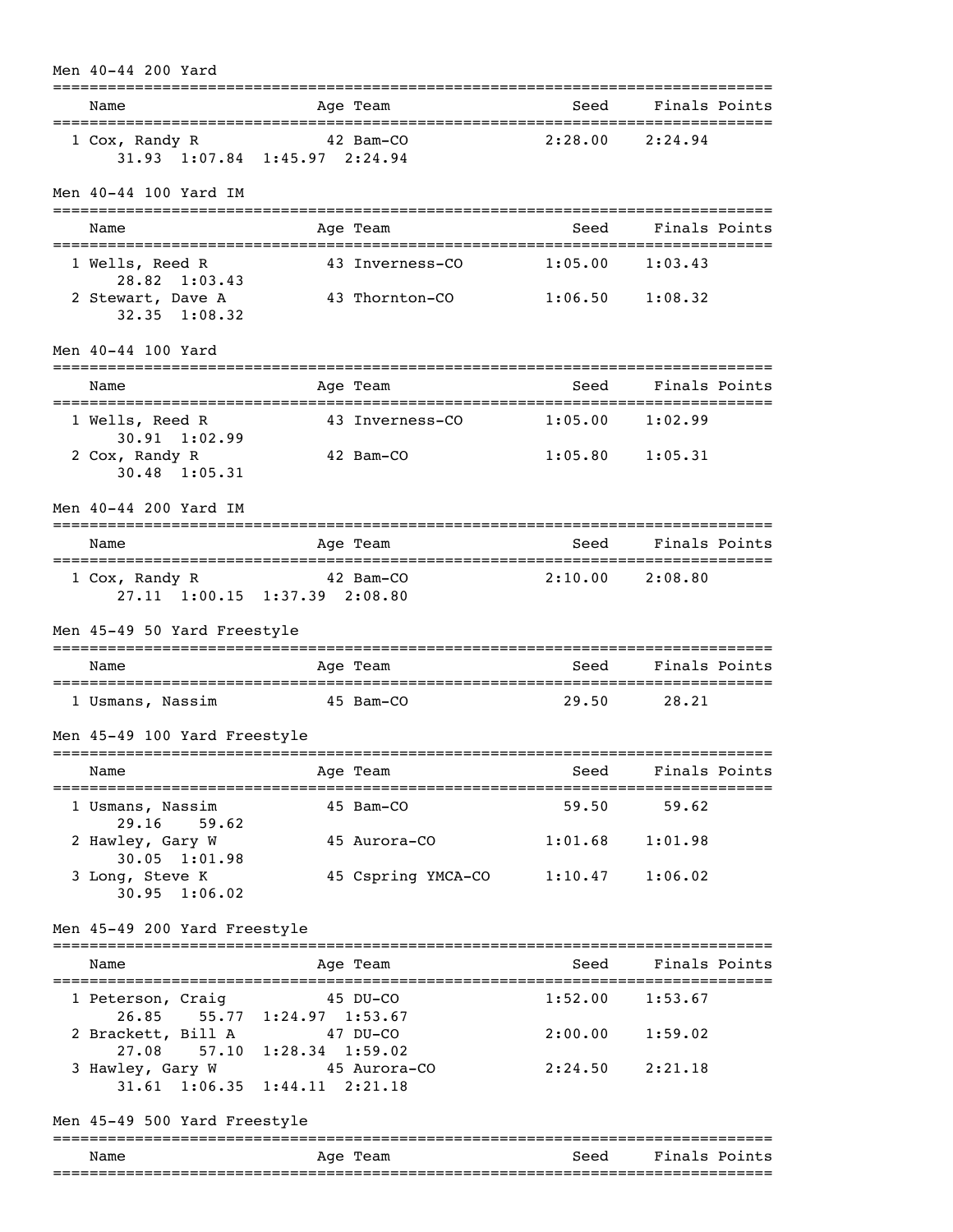| 1 Peterson, Craig<br>28.59<br>$4:41.78$ 5:12.15              | $45$ DU-CO | 59.77 1:31.24 2:02.98 2:34.77 3:06.46 3:38.05 4:09.81 |                                      | $5:04.00$ $5:12.15$ |  |
|--------------------------------------------------------------|------------|-------------------------------------------------------|--------------------------------------|---------------------|--|
| Men 45-49 50 Yard                                            |            |                                                       |                                      |                     |  |
| Name                                                         |            | Age Team                                              | __________________________<br>Seed   | Finals Points       |  |
| 1 Long, Steve K                                              |            | 45 Cspring YMCA-CO                                    | 29.15                                | 30.32               |  |
| Men 45-49 50 Yard                                            |            |                                                       |                                      |                     |  |
| Name                                                         |            | Age Team                                              | Seed                                 | Finals Points       |  |
| 1 Hawley, Gary W                                             |            | 45 Aurora-CO                                          | 32.81                                | 31.61               |  |
| 2 Wilson, George L<br>3 Jackson, Richard D                   |            | 46 Greenwood AC-CO<br>47 Riptide-CO                   | 33.00<br>32.00                       | 32.54<br>33.15      |  |
| Men 45-49 200 Yard                                           |            |                                                       |                                      |                     |  |
| Name                                                         |            | Age Team                                              | Seed                                 | Finals Points       |  |
| 1 Brackett, Bill A 47 DU-CO<br>30.54 1:03.89 1:37.91 2:11.54 |            |                                                       |                                      | $2:10.00$ $2:11.54$ |  |
| Men 45-49 100 Yard IM                                        |            |                                                       |                                      |                     |  |
| Name                                                         |            | Age Team<br>-----------                               | Seed<br>============================ | Finals Points       |  |
| 1 Jackson, Richard D<br>$32.64$ 1:09.32                      |            | 47 Riptide-CO 1:10.00                                 |                                      | 1:09.32             |  |
| Men 45-49 100 Yard                                           |            |                                                       |                                      |                     |  |
| Name                                                         |            | Age Team                                              | Seed                                 | Finals Points       |  |
| 1 Brackett, Bill A<br>28.84<br>59.61                         |            | 47 DU-CO                                              | 59.00                                | 59.61               |  |
| 2 Usmans, Nassim<br>29.94 1:03.67                            |            | 45 Bam-CO                                             |                                      | $1:05.50$ $1:03.67$ |  |
| 3 Wilson, George L<br>$33.45$ $1:12.12$                      |            | 46 Greenwood AC-CO                                    | $1:12.00$ $1:12.12$                  |                     |  |
| 4 Jackson, Richard D<br>$36.65$ 1:17.09                      |            | 47 Riptide-CO                                         | 1:18.00                              | 1:17.09             |  |
| Men 45-49 200 Yard IM                                        |            |                                                       |                                      |                     |  |
| Name                                                         |            | Age Team                                              |                                      | Seed Finals Points  |  |
| -- Peterson, Craig<br>28.25 1:02.05 1:43.05                  | 45 DU-CO   | DO.                                                   | 2:10.00                              | DO                  |  |
| Men 50-54 50 Yard Freestyle                                  |            |                                                       |                                      |                     |  |
| Name                                                         |            | Age Team                                              | Seed                                 | Finals Points       |  |
| 1 Varner, Tim                                                |            | 53 Bam-CO                                             | 29.50                                | 29.99               |  |
| Men 50-54 100 Yard Freestyle                                 |            |                                                       |                                      |                     |  |
| Name                                                         |            | Age Team                                              | Seed                                 | Finals Points       |  |
| 1 Hughes, John                                               |            | 51 Highlands Ranch-CO                                 | 53.50                                | 53.32               |  |
| 25.75<br>53.32<br>2 Lavery, James T                          |            | 50 DU-CO                                              | 57.16                                | 59.69               |  |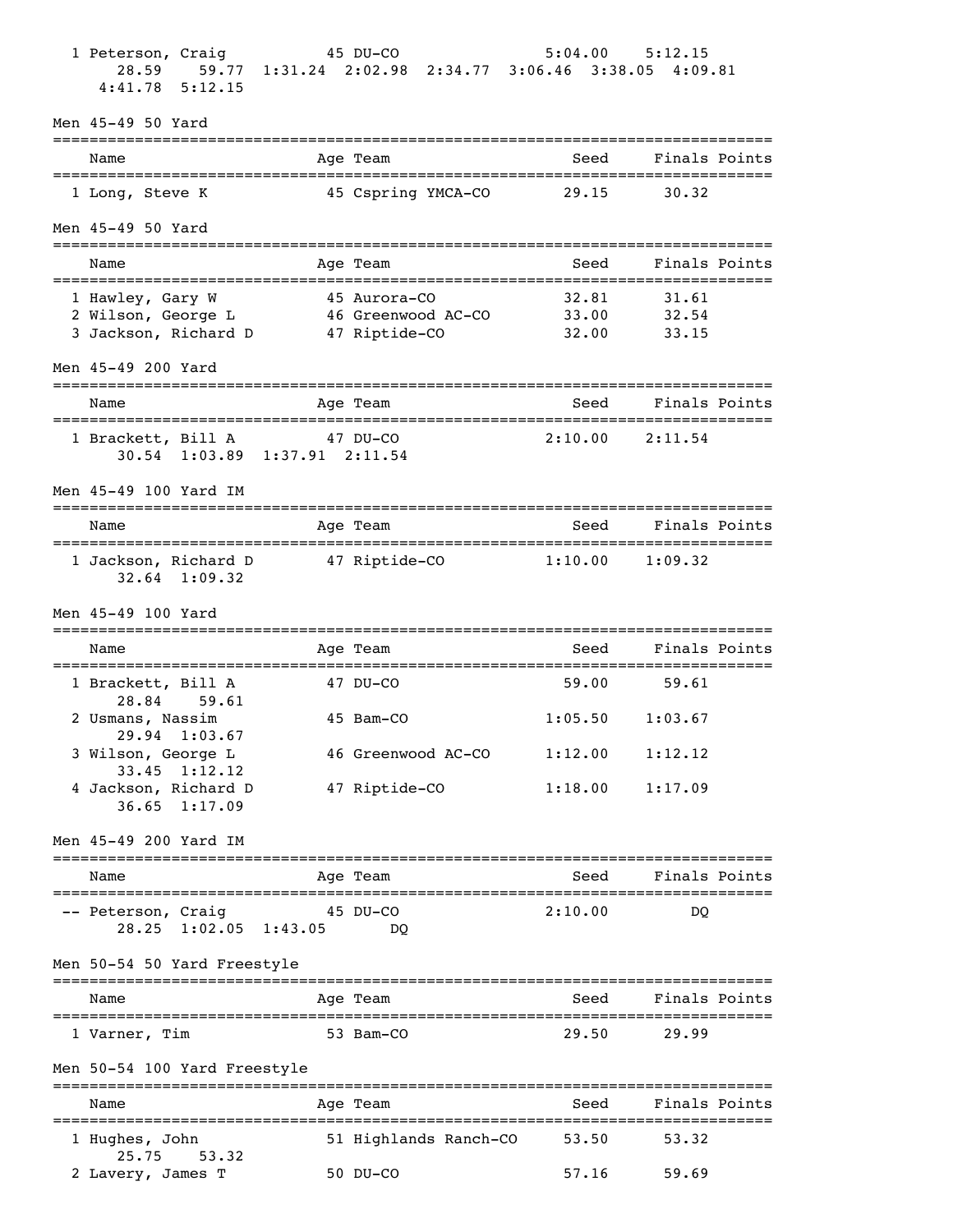29.13 59.69 3 Varner, Tim 53 Bam-CO 1:04.50 1:08.34 31.52 1:08.34

Men 50-54 200 Yard Freestyle

=============================================================================== Name Mage Team Age Team Seed Finals Points =============================================================================== 1 Mann, Michael 50 Unattached 1:55.00 1:54.74 26.99 56.09 1:25.54 1:54.74 2 Hughes, John 51 Highlands Ranch-CO 1:57.50 1:56.65 27.64 57.02 1:26.79 1:56.65 3 Lavery, James T 50 DU-CO 2:08.18 2:18.07 32.69 1:08.58 1:44.07 2:18.07 Men 50-54 500 Yard Freestyle =============================================================================== Name Age Team Seed Finals Points =============================================================================== 1 Mann, Michael 50 Unattached 5:15.00 5:26.30 29.68 1:01.05 1:33.66 2:07.18 2:41.20 3:15.33 3:48.00 4:20.53 4:53.57 5:26.30 Men 50-54 50 Yard =============================================================================== Name and Age Team Seed Finals Points =============================================================================== 1 Fischer, Chuck 53 Greenwood AC-CO 32.50 32.23 Men 50-54 50 Yard =============================================================================== Name and Age Team Seed Finals Points =============================================================================== 1 Varner, Tim 53 Bam-CO 38.50 40.53 Men 50-54 200 Yard =============================================================================== Name and Age Team and Seed Finals Points =============================================================================== 1 Fischer, Chuck 53 Greenwood AC-CO 2:28.20 2:29.76 35.82 1:14.51 1:53.34 2:29.76 Men 50-54 100 Yard =============================================================================== Age Team Seed Finals Points =============================================================================== 1 Hughes, John 51 Highlands Ranch-CO 1:00.50 1:01.97 29.11 1:01.97<br>2 Fischer, Chuck 53 Greenwood AC-CO 1:14.90 1:11.14 33.47 1:11.14 3 Lavery, James T 50 DU-CO 1:14.00 1:18.62 37.51 1:18.62 Men 50-54 200 Yard IM =============================================================================== Name Mage Team Age Team Seed Finals Points =============================================================================== 1 Mann, Michael 50 Unattached 28.14 1:02.01 1:41.90 2:13.03 Men 55-59 100 Yard Freestyle ===============================================================================

| Name                  |  | Age Team      | Seed  | Finals Points |
|-----------------------|--|---------------|-------|---------------|
| 1 Abrahams, Richard T |  | 59 Unattached | 52.50 | 53.19         |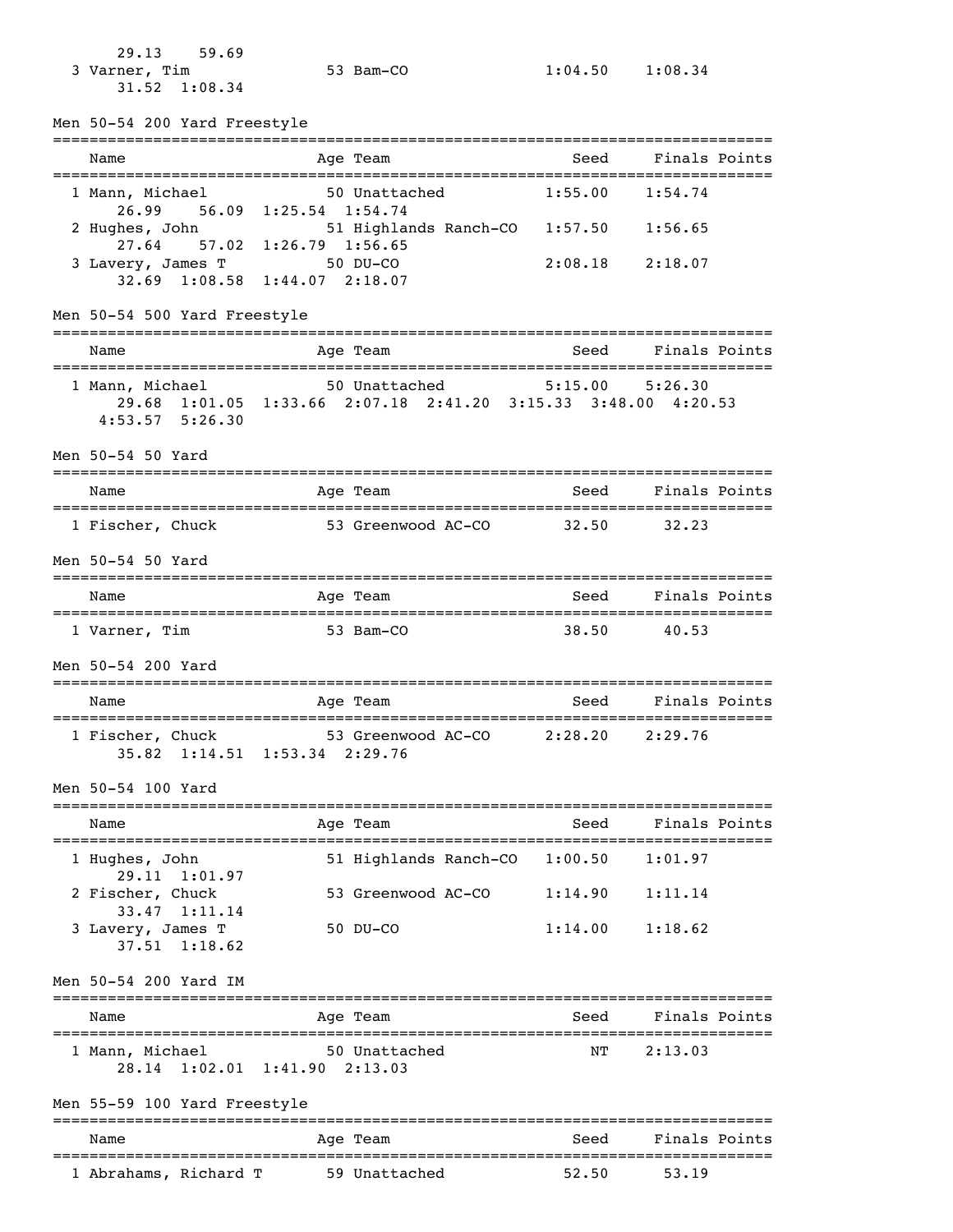| $25.02$ $53.19$   |           |       |       |
|-------------------|-----------|-------|-------|
| 2 McCormick, Paul | 57 Bam-CO | 57.20 | 57.85 |
| 27.90 57.85       |           |       |       |

Men 55-59 200 Yard Freestyle

| Men 55-59 200 raid rieestyle                                                                                                                                          |                               |  |               |                                                               |                |      |                    |  |
|-----------------------------------------------------------------------------------------------------------------------------------------------------------------------|-------------------------------|--|---------------|---------------------------------------------------------------|----------------|------|--------------------|--|
| Name                                                                                                                                                                  |                               |  | Age Team      |                                                               |                | Seed | Finals Points      |  |
| 1 Abrahams, Richard T<br>27.50                                                                                                                                        | 58.27 1:30.24 2:01.06         |  | 59 Unattached |                                                               | 2:04.00        |      | 2:01.06            |  |
| 2 McCormick, Paul 57 Bam-CO                                                                                                                                           | 28.66 59.63 1:31.59 2:03.04   |  |               |                                                               | 2:05.00        |      | 2:03.04            |  |
| 3 Townsend, Cecil 57 Pueblo Masters-CO 2:23.50 2:20.61<br>31.98 1:07.07 1:43.99 2:20.61                                                                               |                               |  |               |                                                               |                |      |                    |  |
| Men 55-59 500 Yard Freestyle                                                                                                                                          |                               |  |               |                                                               |                |      |                    |  |
| Name                                                                                                                                                                  |                               |  | Age Team      |                                                               | Seed           |      | Finals Points      |  |
| 1 McCormick, Paul 57 Bam-CO 5:38.70 5:40.45                                                                                                                           |                               |  |               | 30.99 1:04.70 1:38.96 2:13.73 2:48.68 3:23.50 3:57.97 4:32.21 |                |      |                    |  |
| $5:06.70$ $5:40.45$<br>2 Townsend, Cecil 57 Pueblo Masters-CO 6:30.00 6:44.28<br>36.18 1:17.31 1:59.42 2:41.04 3:22.86 4:04.65 4:45.89 5:26.65<br>$6:06.47$ $6:44.28$ |                               |  |               |                                                               |                |      |                    |  |
| Men 55-59 50 Yard                                                                                                                                                     |                               |  |               |                                                               |                |      |                    |  |
| Name                                                                                                                                                                  |                               |  | Age Team      |                                                               |                | Seed | Finals Points      |  |
| 1 Abbott, Bill A 58 Unattached 27.80 29.81                                                                                                                            |                               |  |               |                                                               |                |      |                    |  |
| Men 55-59 50 Yard                                                                                                                                                     |                               |  |               |                                                               |                |      |                    |  |
| Name                                                                                                                                                                  |                               |  | Age Team      |                                                               |                |      | Seed Finals Points |  |
| 1 Abbott, Bill A 58 Unattached 32.50                                                                                                                                  |                               |  |               |                                                               |                |      | 34.21              |  |
| Men 55-59 100 Yard                                                                                                                                                    |                               |  |               |                                                               |                |      |                    |  |
| Name                                                                                                                                                                  |                               |  | Age Team      |                                                               |                | Seed | Finals Points      |  |
| 1 Abrahams, Richard T                                                                                                                                                 | 27.09 57.66                   |  |               | 59 Unattached 57.50 57.66                                     |                |      |                    |  |
| 2 Abbott, Bill A                                                                                                                                                      | $30.47$ 1:06.63               |  |               | 58 Unattached 1:05.00 1:06.63                                 |                |      |                    |  |
| Men 55-59 200 Yard IM                                                                                                                                                 |                               |  |               |                                                               |                |      |                    |  |
| Name                                                                                                                                                                  |                               |  | Age Team      |                                                               |                | Seed | Finals Points      |  |
| 1 Townsend, Cecil                                                                                                                                                     | 39.66 1:23.06 2:12.44 2:50.81 |  |               | 57 Pueblo Masters-CO                                          | 2:51.90        |      | 2:50.81            |  |
| Men 65-69 100 Yard Freestyle                                                                                                                                          |                               |  | ===========   |                                                               | -------------- |      |                    |  |
| Name                                                                                                                                                                  |                               |  | Age Team      |                                                               |                | Seed | Finals Points      |  |
| 1 McCray, Dick                                                                                                                                                        | 35.61 1:14.94                 |  | 67 Bam-CO     |                                                               | 1:10.00        |      | 1:14.94            |  |
| Men 65-69 200 Yard Freestyle                                                                                                                                          |                               |  |               |                                                               |                |      |                    |  |
| Name                                                                                                                                                                  |                               |  | Age Team      |                                                               |                | Seed | Finals Points      |  |

===============================================================================